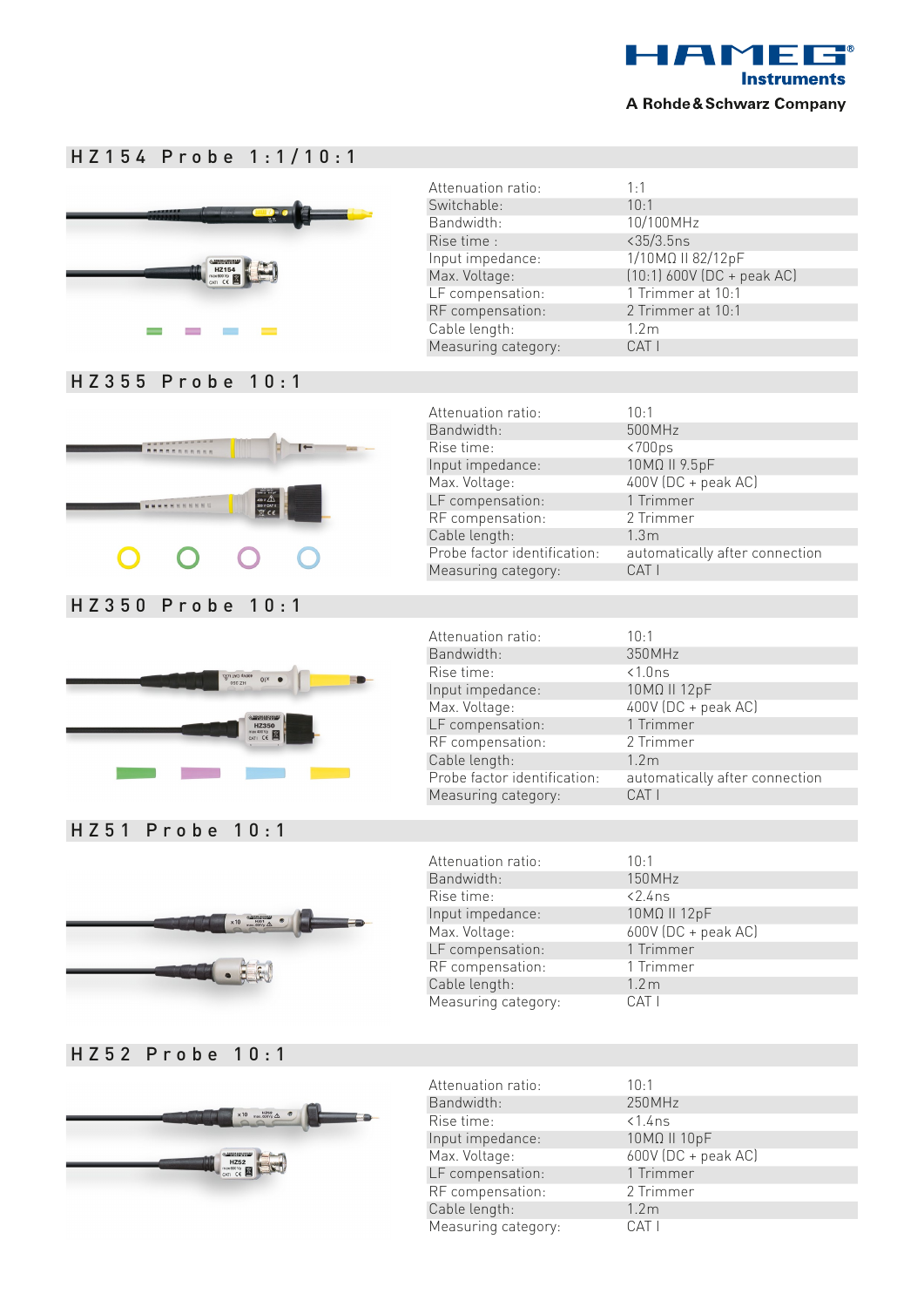

## HZ53 Probe 100:1



Attenuation ratio: 100:1 Bandwidth: 100MHz Rise time: <3.5ns<br>Input impedance: <3.5ns<br>Input impedance: <a> Input impedance: Max. Voltage: 1,200V (DC + peak AC) LF compensation: 1 Trimmer Cable length: 1.2m<br>Measuring category: CAT I Measuring category:

### H Z O 2 0 P r o b e 1,0 0 0 : 1



## HZO30 Active Probe 10:1



| Attenuation ratio:           | 1,000:1                        |
|------------------------------|--------------------------------|
| Bandwidth:                   | 400MHz                         |
| Rise time:                   | $<$ 900 $<$                    |
| Input impedance:             | 50MΩ II 7.5pF                  |
| Max. Voltage:                | $1,000V_{rms}$                 |
| LF compensation:             | 1 Trimmer                      |
| RF compensation:             | 1 Trimmer                      |
| Cable length:                | 1.3 <sub>m</sub>               |
| Probe factor identification: | automatically after connection |
| Measuring category:          | CAT II                         |
|                              |                                |
|                              |                                |

| Attenuation ratio:           | $10-1$            |
|------------------------------|-------------------|
| Bandwidth:                   | 1GHz              |
| Rise time:                   | 600 <sub>ps</sub> |
| Input impedance:             | 1ΜΩ II 0.9pF      |
| Max. Input Voltage:          | 20 <sub>V</sub>   |
| Input Dynamic Range:         | ±8V               |
| Cable length:                | 1.3 <sub>m</sub>  |
| Oscilloscope Input Coupling: | $50\Omega$        |
| <b>External Power Supply</b> | included          |

### HZO10 Probe 10:1



| Attenuation ratio:           | $10-1$                         |
|------------------------------|--------------------------------|
| Bandwidth:                   | 250 MHz                        |
| Rise time:                   | $< 1.4$ ns                     |
| Input impedance:             | 10 MΩ II 15 pF                 |
| Max. Voltage:                | $400V$ (DC + peak AC)          |
| LF compensation:             | 1 Trimmer                      |
| RF compensation:             | 2 Trimmers                     |
| Cable length:                | 1.2 <sub>m</sub>               |
| Probe factor identification: | automatically after connection |
| Measuring category:          | CAT I                          |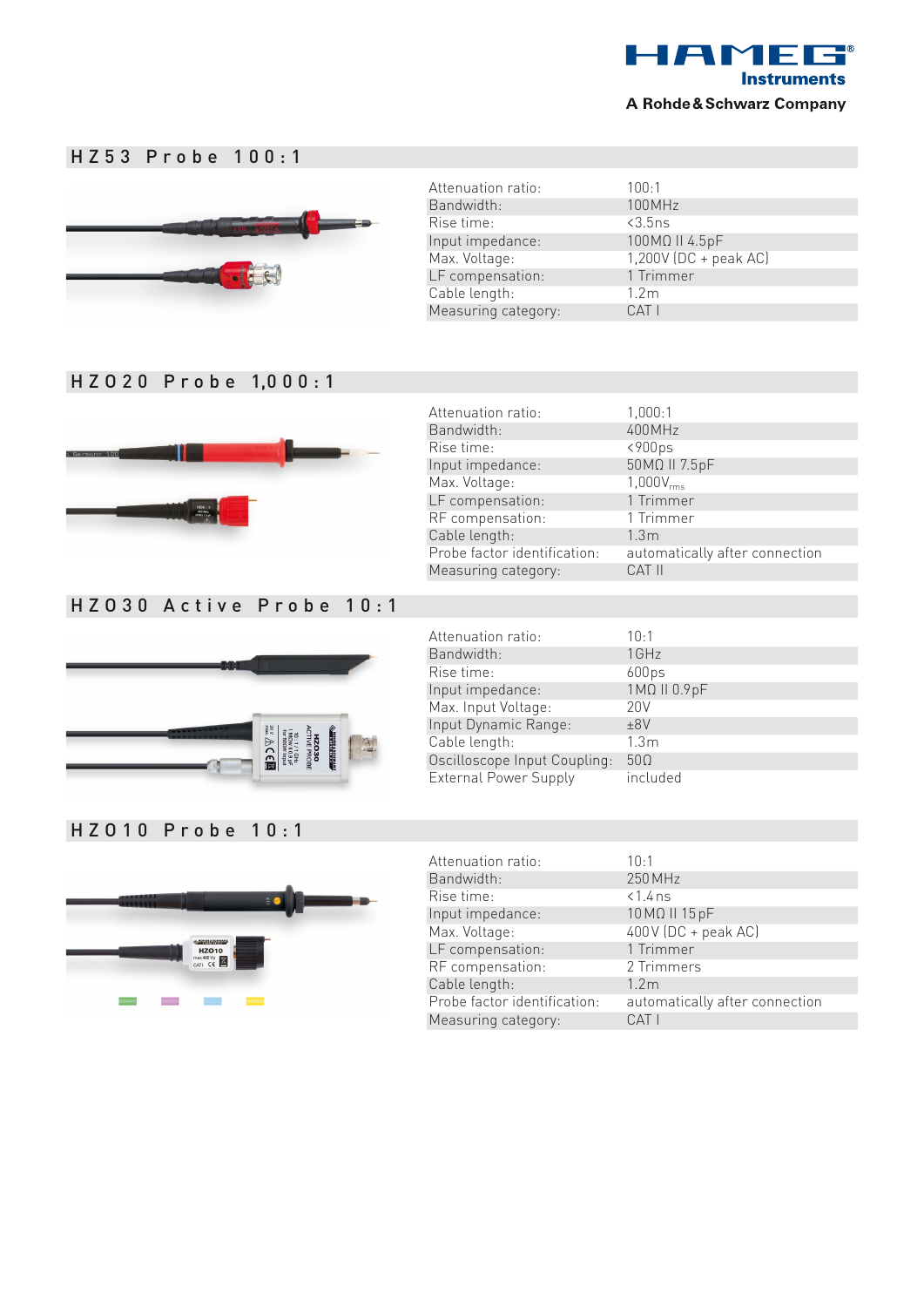

#### A Rohde & Schwarz Company

# HZ100 Differential Probe 20:1/200:1 Technical specifications at 23°C ±2°C



| Differential input voltage          |                            |
|-------------------------------------|----------------------------|
| (DC + peak AC) max.:                | ±700V                      |
| Max. input voltage per input:       | $600V_{rms}$               |
| Attenuation ratio:                  | 20:1                       |
| Selectable:                         | 200:1                      |
| Bandwidth:                          | 30/40MHz                   |
| Rise time:                          | $12/9$ ns                  |
| Input impedance:                    | 8ΜΩ II 1.2pF               |
| Output impedance:                   | 500                        |
| Max. output Voltage:                | $\pm 3.5$ V at 1M $\Omega$ |
| Max. noise:                         | 2mV                        |
| Accuracy after 1 min:               | $±3\%$ (1830°C)            |
| Common mode rejection DC/AC 1MHz:   | 70dB/>50dB                 |
| Inputs (CAT III):                   | 2 safety connectors        |
| Input leads:                        | 2 test leads 50cm          |
|                                     | with spring hooks          |
| Battery operation:                  | 9V battery 6LR61           |
| Input for an external power supply: | $1214V_{dc}/30mA$          |

## HZ109 Differential Probe 1:1/10:1 Technical specifications at 23°C ±2°C



| Differential input voltage          |            |                     |
|-------------------------------------|------------|---------------------|
| (DC + peak AC) max.:                |            | ±3,5V/35V           |
| Max. input voltage per input:       |            | 100V <sub>rms</sub> |
| Attenuation ratio:                  |            | 1:1                 |
| Selectable:                         |            | 10:1                |
| Bandwidth:                          |            | 30/40MHz            |
| Rise time:                          |            | $12/9$ ns           |
| Input impedance:                    |            | 8ΜΩ II 1.2pF        |
| Output impedance:                   |            | 500                 |
| Max. output Voltage:                |            | $±3.5V$ at 1MQ      |
| Max. background noise               | at $x1$ :  | $\langle 8mV_{rms}$ |
|                                     | at $x10$ : | $\langle 2mV_{rms}$ |
| Accuracy after 1min:                |            | ±3% (1830°C)        |
| Common mode rejection DC/AC 1MHz:   |            | 70dB/>50dB          |
| Inputs (CAT III):                   |            | 2 safety connectors |
| Input leads:                        |            | 2 test leads 50cm   |
|                                     |            | with spring hooks   |
| Battery operation:                  |            | 9V battery 6LR61    |
| Input for an external power supply: |            | $1214V_{dc}/30mA$   |
|                                     |            |                     |

# H Z 1 1 5 D i f f e r e n t i a l P r o b e 1 0 0 : 1 / 1,0 0 0 : 1 Technical specifications at 23°C ±2°C



| Differential input voltage (AC <sub>rms</sub> ): | 1,000V                  |
|--------------------------------------------------|-------------------------|
| (DC + peak AC) max.:                             | $±1,400V$ <sup>*)</sup> |
| Max. input voltage per input:                    | $±1,400V$ <sup>*)</sup> |
| Attenuation ratio:                               | 100:1                   |
| Selectable:                                      | 1,000:1                 |
| Bandwidth:                                       | 20/30MHz                |
| Rise time:                                       | 17/12ns                 |
| Input impedance:                                 | 60MΩ II 1.5pF           |
| Output impedance:                                | 500                     |
| Max. output Voltage:                             | $±1.5V$ at 1M $\Omega$  |
| Max. background noise:                           | 2mV                     |
| Accuracy after 1min:                             | $±3\%$ [1830 °C]        |
| Common mode rejection DC/AC 1MHz:                | 70dB/>50dB              |
| Inputs (CAT III):                                | 2 safety connectors     |
| Input leads:                                     | 2 test leads 75cm       |
|                                                  | with safety test clips  |
| Battery operation:                               | 9V battery 6LR61        |
| Input for an external power supply:              | $1214V_{dc}/30mA$       |
| *) due to test clip 1000V CAT III                |                         |